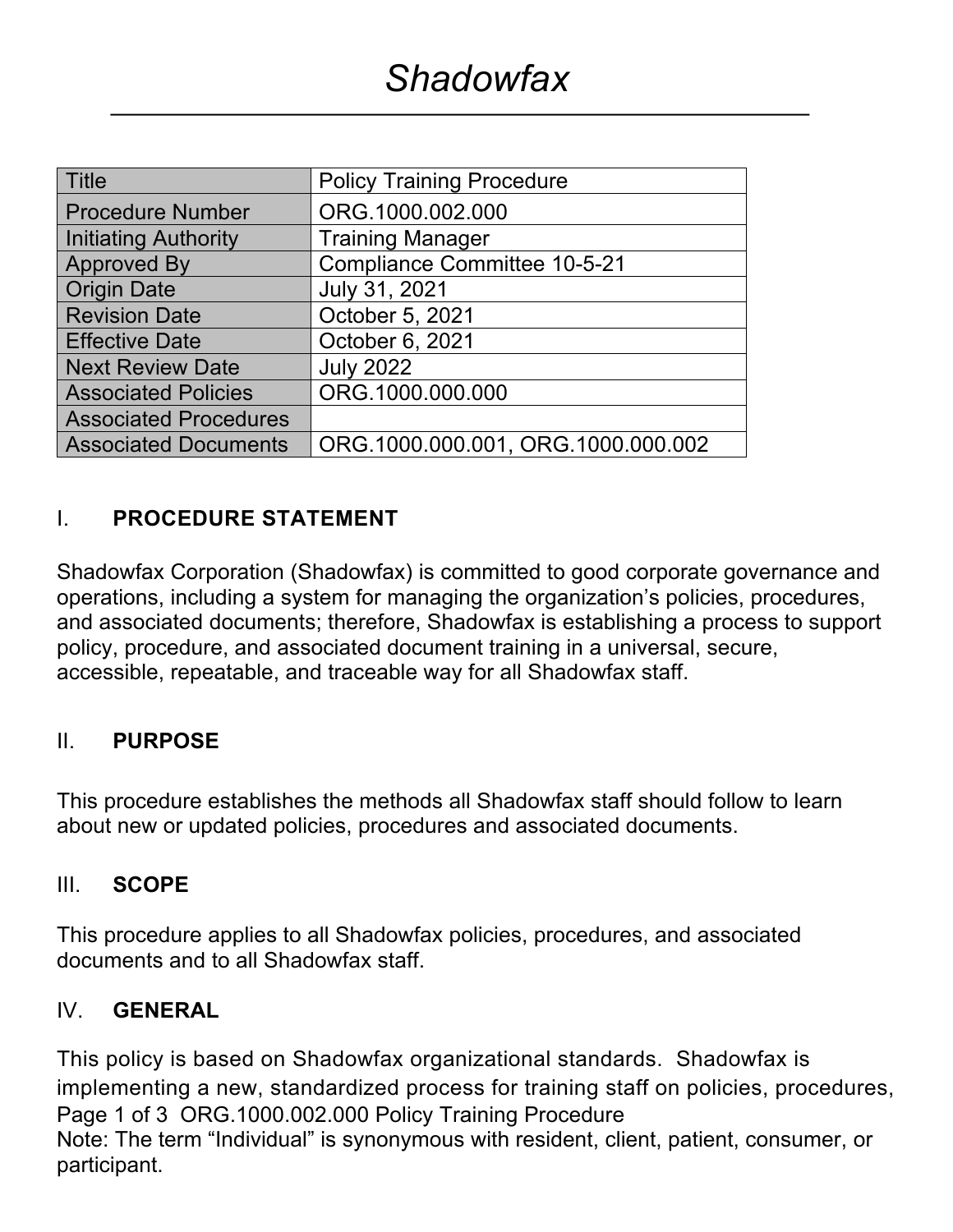# *Shadowfax*

and associated documents. The training is managed via Shadowfax's Learning Management System (LMS), currently the Relias system. The HR Director is responsible for implementing this procedure, delegating it to appropriate resources, and supporting those resources to successfully perform this procedure.

Shadowfax staff shall use this method to learn all new policies, procedures and associated documents to:

- Provide a comprehensive perspective of employer expectations and culture
- Reduce gaps in training when staff assume a new or changed role, either on a temporary or permanent basis
- Help staff succeed in the workplace by providing a broad scope of content
- Facilitate cross-functional teamwork
- Ensure corporate compliance

## V. **PROCEDURE**

On the first workday of the month, all approved policies, procedures, and associated documents that have been converted and finalized to the new policy and procedure system will be posted onto Relias as new training modules. All policies, regardless of department, will be included in a training module assigned to all staff members. Procedures will be grouped and assigned as training modules based on the departments affected by the procedure. It is the responsibility of the Training Manager to work with the procedure's Initiating Authority to determine the correct departments for training.

The deadline for review and acknowledgment of each set of policies, procedures, and associated documents will be the last day of the month, i.e., August 31, 2021, for items posted on the first workday of August, September 30, 2021, for items posted on the first workday of September 2021, etc.

### VI. **ENFORCEMENT**

Staff found in violation of this policy will be subject to disciplinary action up to and including termination from employment.

Page 2 of 3 ORG.1000.002.000 Policy Training Procedure Note: The term "Individual" is synonymous with resident, client, patient, consumer, or participant.